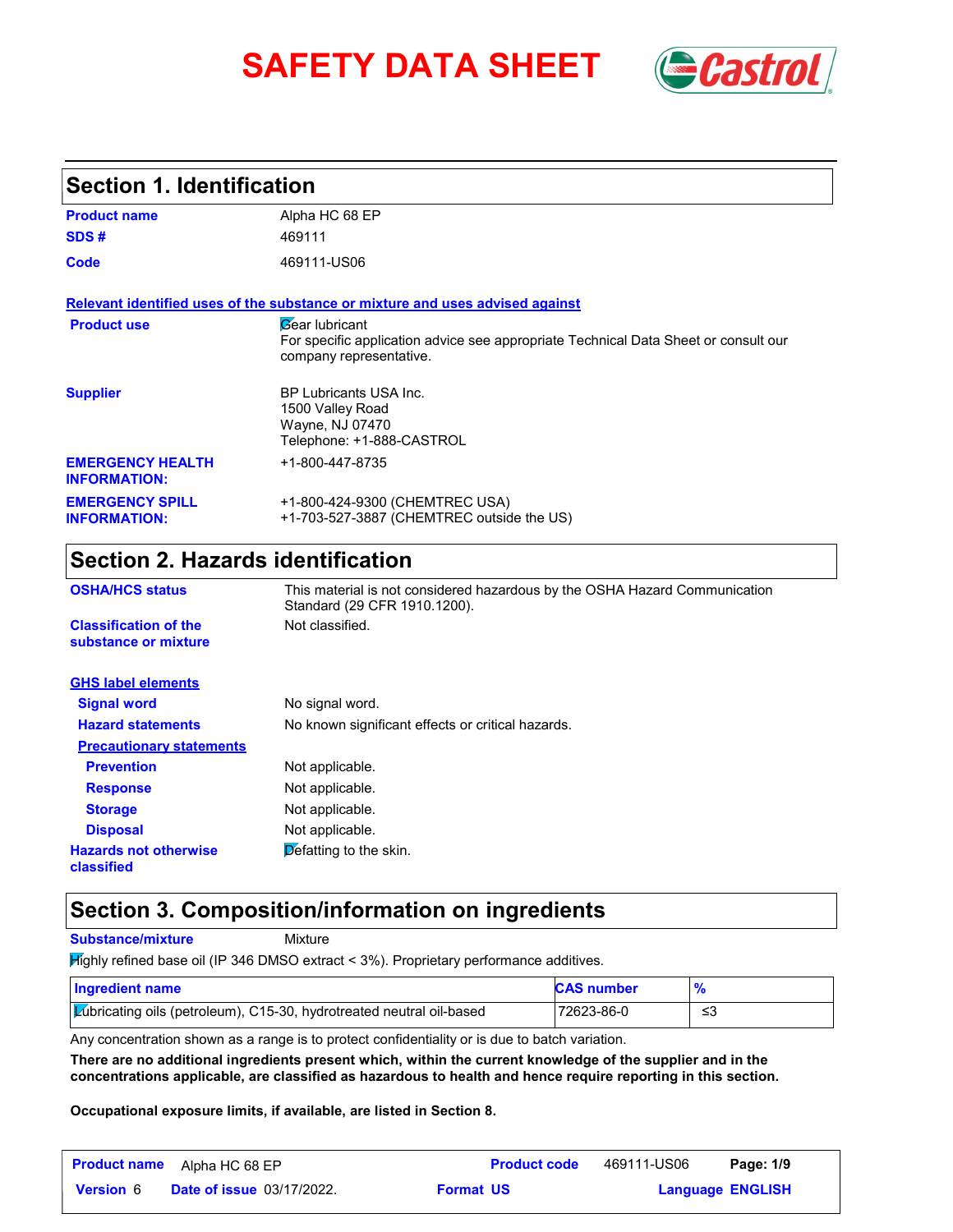## **Section 4. First aid measures**

| <b>Description of necessary first aid measures</b> |                                                                                                                                                                                                                                         |
|----------------------------------------------------|-----------------------------------------------------------------------------------------------------------------------------------------------------------------------------------------------------------------------------------------|
| Eye contact                                        | In case of contact, immediately flush eyes with plenty of water for at least 15 minutes.<br>Eyelids should be held away from the eyeball to ensure thorough rinsing. Check for and<br>remove any contact lenses. Get medical attention. |
| <b>Skin contact</b>                                | Wash skin thoroughly with soap and water or use recognized skin cleanser. Remove<br>contaminated clothing and shoes. Wash clothing before reuse. Clean shoes thoroughly<br>before reuse. Get medical attention if symptoms occur.       |
| <b>Inhalation</b>                                  | If inhaled, remove to fresh air. Get medical attention if symptoms occur.                                                                                                                                                               |
| <b>Ingestion</b>                                   | Do not induce vomiting unless directed to do so by medical personnel. Get medical<br>attention if symptoms occur.                                                                                                                       |
| <b>Protection of first-aiders</b>                  | No action shall be taken involving any personal risk or without suitable training.                                                                                                                                                      |

### **Most important symptoms/effects, acute and delayed**

**See Section 11 for more detailed information on health effects and symptoms.**

### **Indication of immediate medical attention and special treatment needed, if necessary**

| <b>Notes to physician</b>  | Treatment should in general be symptomatic and directed to relieving any effects. |
|----------------------------|-----------------------------------------------------------------------------------|
| <b>Specific treatments</b> | No specific treatment.                                                            |

## **Section 5. Fire-fighting measures**

| <b>Extinguishing media</b>                                                                                         |                                                                                                                                                                                                                                                                                                                                                                                                                                                                                                                                     |
|--------------------------------------------------------------------------------------------------------------------|-------------------------------------------------------------------------------------------------------------------------------------------------------------------------------------------------------------------------------------------------------------------------------------------------------------------------------------------------------------------------------------------------------------------------------------------------------------------------------------------------------------------------------------|
| <b>Suitable extinguishing</b><br>media                                                                             | In case of fire, use foam, dry chemical or carbon dioxide extinguisher or spray.                                                                                                                                                                                                                                                                                                                                                                                                                                                    |
| Unsuitable extinguishing<br>media                                                                                  | Do not use water jet.                                                                                                                                                                                                                                                                                                                                                                                                                                                                                                               |
| <b>Specific hazards arising</b><br>from the chemical                                                               | Swarf fires - Neat metal working oils may fume, thermally decompose or ignite if they<br>come into contact with red hot swarf. To minimise the generation of red hot swarf ensure<br>that a sufficient flow of oil is correctly directed to the cutting edge of the tool to flood it<br>throughout cutting operations. As an additional precaution swarf should be regularly<br>cleared from the immediate area to prevent the risk of fire. In a fire or if heated, a<br>pressure increase will occur and the container may burst. |
| <b>Hazardous combustion</b><br>products                                                                            | Combustion products may include the following:<br>carbon oxides (CO, CO <sub>2</sub> ) (carbon monoxide, carbon dioxide)                                                                                                                                                                                                                                                                                                                                                                                                            |
| <b>Special protective actions</b><br>for fire-fighters<br><b>Special protective</b><br>equipment for fire-fighters | No action shall be taken involving any personal risk or without suitable training. Promptly<br>isolate the scene by removing all persons from the vicinity of the incident if there is a fire.<br>Fire-fighters should wear positive pressure self-contained breathing apparatus (SCBA)<br>and full turnout gear.                                                                                                                                                                                                                   |

## **Section 6. Accidental release measures**

|                                  | Personal precautions, protective equipment and emergency procedures                                                                                                                                                                                                                                                                   |
|----------------------------------|---------------------------------------------------------------------------------------------------------------------------------------------------------------------------------------------------------------------------------------------------------------------------------------------------------------------------------------|
| For non-emergency<br>personnel   | No action shall be taken involving any personal risk or without suitable training.<br>Evacuate surrounding areas. Keep unnecessary and unprotected personnel from<br>entering. Do not touch or walk through spilled material. Put on appropriate personal<br>protective equipment. Floors may be slippery; use care to avoid falling. |
| For emergency responders         | If specialized clothing is required to deal with the spillage, take note of any information in<br>Section 8 on suitable and unsuitable materials. See also the information in "For non-<br>emergency personnel".                                                                                                                      |
| <b>Environmental precautions</b> | Avoid dispersal of spilled material and runoff and contact with soil, waterways, drains<br>and sewers. Inform the relevant authorities if the product has caused environmental<br>pollution (sewers, waterways, soil or air).                                                                                                         |

### **Methods and materials for containment and cleaning up**

| <b>Product name</b> | Alpha HC 68 EP                   | <b>Product code</b> | 469111-US06 | Page: 2/9               |
|---------------------|----------------------------------|---------------------|-------------|-------------------------|
| <b>Version</b> 6    | <b>Date of issue 03/17/2022.</b> | <b>Format US</b>    |             | <b>Language ENGLISH</b> |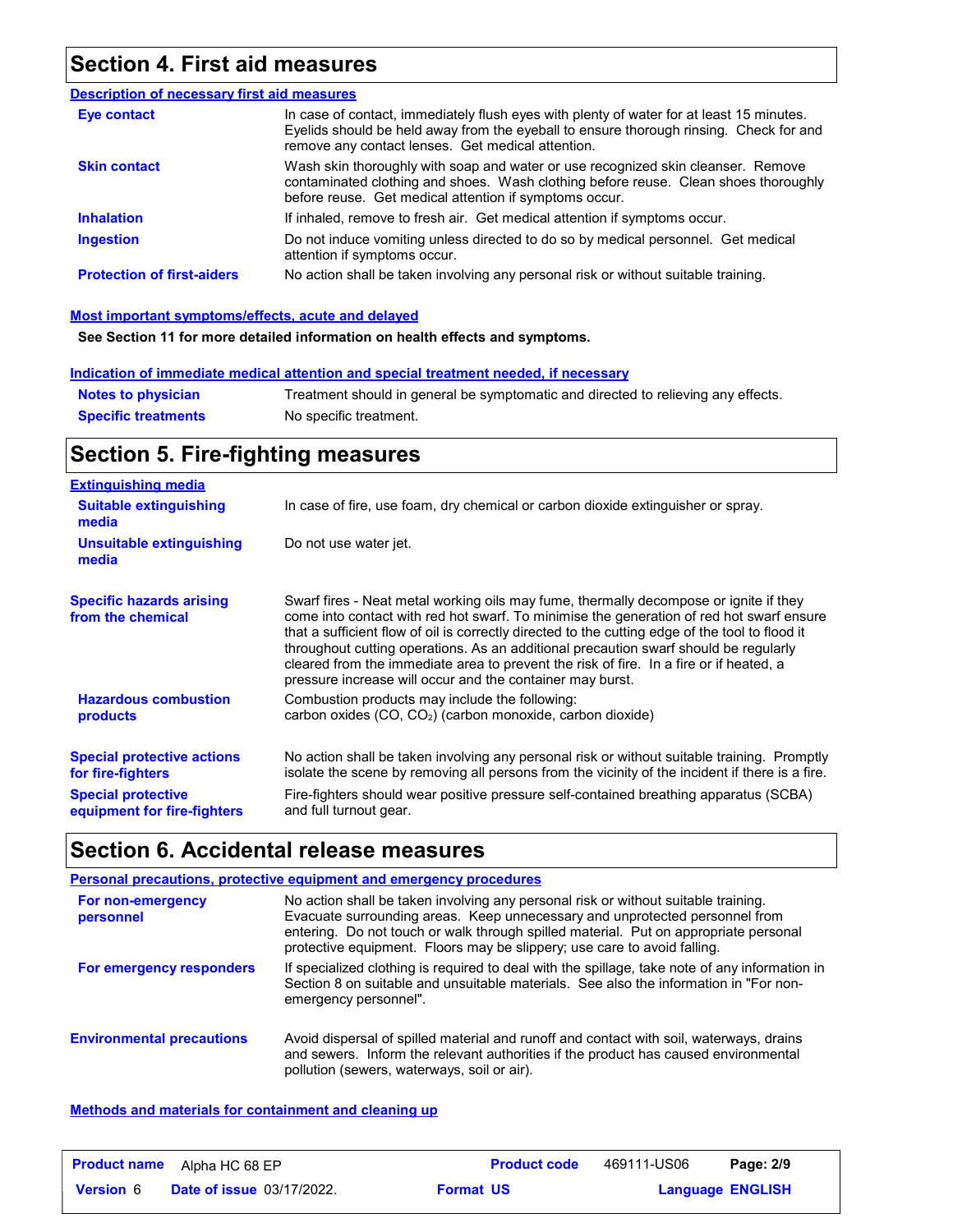## **Section 6. Accidental release measures**

| <b>Small spill</b> | Stop leak if without risk. Move containers from spill area. Absorb with an inert material<br>and place in an appropriate waste disposal container. Dispose of via a licensed waste<br>disposal contractor.                                                                                                                                                                                         |
|--------------------|----------------------------------------------------------------------------------------------------------------------------------------------------------------------------------------------------------------------------------------------------------------------------------------------------------------------------------------------------------------------------------------------------|
| Large spill        | Stop leak if without risk. Move containers from spill area. Prevent entry into sewers,<br>water courses, basements or confined areas. Contain and collect spillage with non-<br>combustible, absorbent material e.g. sand, earth, vermiculite or diatomaceous earth and<br>place in container for disposal according to local regulations. Dispose of via a licensed<br>waste disposal contractor. |

## **Section 7. Handling and storage**

| <b>Precautions for safe handling</b>                                             |                                                                                                                                                                                                                                                                                                                                                                                                                                                                                                                                                                                                                                                                                                                                                                                                          |
|----------------------------------------------------------------------------------|----------------------------------------------------------------------------------------------------------------------------------------------------------------------------------------------------------------------------------------------------------------------------------------------------------------------------------------------------------------------------------------------------------------------------------------------------------------------------------------------------------------------------------------------------------------------------------------------------------------------------------------------------------------------------------------------------------------------------------------------------------------------------------------------------------|
| <b>Protective measures</b>                                                       | Put on appropriate personal protective equipment (see Section 8). Concentrations of<br>mist, fumes and vapors in enclosed spaces may result in the formation of explosive<br>atmospheres. Excessive splashing, agitation or heating must be avoided. During metal<br>working, solid particles from workpieces or tools will contaminate the fluid and may<br>cause abrasions of the skin. Where such abrasions result in a penetration of the skin,<br>first aid treatment should be applied as soon as reasonably possible. The presence of<br>certain metals in the workpiece or tool, such as chromium, cobalt and nickel, can<br>contaminate the metalworking fluid, as can bacteria, and as a result may induce allergic<br>and other skin reactions, especially if personal hygiene is inadequate. |
| <b>Advice on general</b><br>occupational hygiene                                 | Eating, drinking and smoking should be prohibited in areas where this material is<br>handled, stored and processed. Wash thoroughly after handling. Remove contaminated<br>clothing and protective equipment before entering eating areas. See also Section 8 for<br>additional information on hygiene measures.                                                                                                                                                                                                                                                                                                                                                                                                                                                                                         |
| <b>Conditions for safe storage,</b><br>including any<br><b>incompatibilities</b> | Store in accordance with local regulations. Store in original container protected from<br>direct sunlight in a dry, cool and well-ventilated area, away from incompatible materials<br>(see Section 10) and food and drink. Keep container tightly closed and sealed until<br>ready for use. Store and use only in equipment/containers designed for use with this<br>product. Containers that have been opened must be carefully resealed and kept upright<br>to prevent leakage. Do not store in unlabeled containers. Use appropriate containment<br>to avoid environmental contamination.                                                                                                                                                                                                            |

## **Section 8. Exposure controls/personal protection**

### **Control parameters**

### **Occupational exposure limits**

Lubricating oils (petroleum), C15-30, hydrotreated neutral oil-based **ACGIH TLV (United States).**

TWA: 5 mg/m<sup>3</sup> 8 hours. Issued/Revised: 11/2009 Form: Inhalable fraction **OSHA PEL (United States).** TWA: 5 mg/m<sup>3</sup> 8 hours. Issued/Revised: 6/1993

| <b>Appropriate engineering</b><br>controls | All activities involving chemicals should be assessed for their risks to health, to ensure<br>exposures are adequately controlled. Personal protective equipment should only be<br>considered after other forms of control measures (e.g. engineering controls) have been<br>suitably evaluated. Personal protective equipment should conform to appropriate<br>standards, be suitable for use, be kept in good condition and properly maintained.<br>Your supplier of personal protective equipment should be consulted for advice on<br>selection and appropriate standards. For further information contact your national<br>organisation for standards.<br>Provide exhaust ventilation or other engineering controls to keep the relevant airborne<br>concentrations below their respective occupational exposure limits.<br>The final choice of protective equipment will depend upon a risk assessment. It is<br>important to ensure that all items of personal protective equipment are compatible. |
|--------------------------------------------|------------------------------------------------------------------------------------------------------------------------------------------------------------------------------------------------------------------------------------------------------------------------------------------------------------------------------------------------------------------------------------------------------------------------------------------------------------------------------------------------------------------------------------------------------------------------------------------------------------------------------------------------------------------------------------------------------------------------------------------------------------------------------------------------------------------------------------------------------------------------------------------------------------------------------------------------------------------------------------------------------------|
| <b>Environmental exposure</b><br>controls  | Emissions from ventilation or work process equipment should be checked to ensure they<br>comply with the requirements of environmental protection legislation. In some cases,<br>fume scrubbers, filters or engineering modifications to the process equipment will be<br>necessary to reduce emissions to acceptable levels.                                                                                                                                                                                                                                                                                                                                                                                                                                                                                                                                                                                                                                                                              |

| <b>Product name</b> | Alpha HC 68 EP                   |                  | <b>Product code</b> | 469111-US06             | Page: 3/9 |
|---------------------|----------------------------------|------------------|---------------------|-------------------------|-----------|
| <b>Version 6</b>    | <b>Date of issue 03/17/2022.</b> | <b>Format US</b> |                     | <b>Language ENGLISH</b> |           |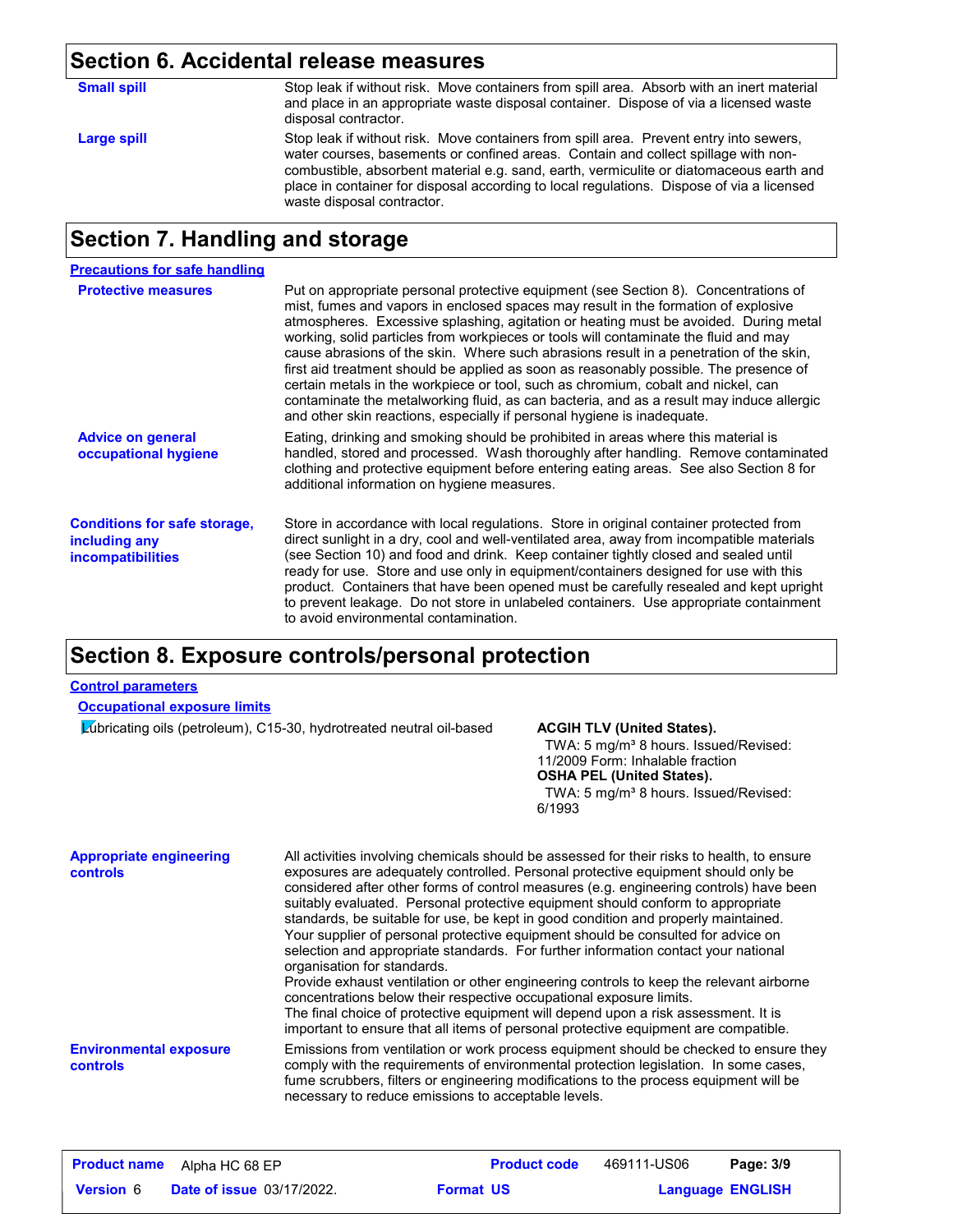# **Section 8. Exposure controls/personal protection**

| <b>Individual protection measures</b> |                                                                                                                                                                                                                                                                                                                                                                                                                                                                                                                                                                                                                                                                                                                                                                                                                                                                                                                                                                                                                                                                                                                                                                                     |
|---------------------------------------|-------------------------------------------------------------------------------------------------------------------------------------------------------------------------------------------------------------------------------------------------------------------------------------------------------------------------------------------------------------------------------------------------------------------------------------------------------------------------------------------------------------------------------------------------------------------------------------------------------------------------------------------------------------------------------------------------------------------------------------------------------------------------------------------------------------------------------------------------------------------------------------------------------------------------------------------------------------------------------------------------------------------------------------------------------------------------------------------------------------------------------------------------------------------------------------|
| <b>Hygiene measures</b>               | Wash hands, forearms and face thoroughly after handling chemical products, before<br>eating, smoking and using the lavatory and at the end of the working period.<br>Appropriate techniques should be used to remove potentially contaminated clothing.<br>Wash contaminated clothing before reusing. Ensure that eyewash stations and safety<br>showers are close to the workstation location.                                                                                                                                                                                                                                                                                                                                                                                                                                                                                                                                                                                                                                                                                                                                                                                     |
| <b>Eye/face protection</b>            | Safety glasses with side shields.                                                                                                                                                                                                                                                                                                                                                                                                                                                                                                                                                                                                                                                                                                                                                                                                                                                                                                                                                                                                                                                                                                                                                   |
| <b>Skin protection</b>                |                                                                                                                                                                                                                                                                                                                                                                                                                                                                                                                                                                                                                                                                                                                                                                                                                                                                                                                                                                                                                                                                                                                                                                                     |
| <b>Hand protection</b>                | Wear protective gloves if prolonged or repeated contact is likely. Wear chemical<br>resistant gloves. Recommended: Nitrile gloves. The correct choice of protective gloves<br>depends upon the chemicals being handled, the conditions of work and use, and the<br>condition of the gloves (even the best chemically resistant glove will break down after<br>repeated chemical exposures). Most gloves provide only a short time of protection<br>before they must be discarded and replaced. Because specific work environments and<br>material handling practices vary, safety procedures should be developed for each<br>intended application. Gloves should therefore be chosen in consultation with the supplier/<br>manufacturer and with a full assessment of the working conditions.                                                                                                                                                                                                                                                                                                                                                                                       |
| <b>Body protection</b>                | Use of protective clothing is good industrial practice.<br>Personal protective equipment for the body should be selected based on the task being<br>performed and the risks involved and should be approved by a specialist before handling<br>this product.<br>Cotton or polyester/cotton overalls will only provide protection against light superficial<br>contamination that will not soak through to the skin. Overalls should be laundered on a<br>regular basis. When the risk of skin exposure is high (e.g. when cleaning up spillages or<br>if there is a risk of splashing) then chemical resistant aprons and/or impervious chemical<br>suits and boots will be required.                                                                                                                                                                                                                                                                                                                                                                                                                                                                                               |
| <b>Other skin protection</b>          | Appropriate footwear and any additional skin protection measures should be selected<br>based on the task being performed and the risks involved and should be approved by a<br>specialist before handling this product.                                                                                                                                                                                                                                                                                                                                                                                                                                                                                                                                                                                                                                                                                                                                                                                                                                                                                                                                                             |
| <b>Respiratory protection</b>         | In case of insufficient ventilation, wear suitable respiratory equipment.<br>For protection against metal working fluids, respiratory protection that is classified as<br>"resistant to oil" (class R) or oil proof (class P) should be selected where appropriate.<br>Depending on the level of airborne contaminants, an air-purifying, half-mask respirator<br>(with HEPA filter) including disposable (P- or R-series) (for oil mists less than 50mg/m3),<br>or any powered, air-purifying respirator equipped with hood or helmet and HEPA filter<br>(for oil mists less than 125 mg/m3).<br>Where organic vapours are a potential hazard during metalworking operations, a<br>combination particulate and organic vapour filter may be necessary.<br>The correct choice of respiratory protection depends upon the chemicals being handled,<br>the conditions of work and use, and the condition of the respiratory equipment. Safety<br>procedures should be developed for each intended application. Respiratory protection<br>equipment should therefore be chosen in consultation with the supplier/manufacturer<br>and with a full assessment of the working conditions. |

## **Section 9. Physical and chemical properties**

The conditions of measurement of all properties are at standard temperature and pressure unless otherwise indicated.

| <b>Appearance</b>                                                 |                                       |
|-------------------------------------------------------------------|---------------------------------------|
| <b>Physical state</b>                                             | Liquid.                               |
| <b>Color</b>                                                      | Amber.                                |
| Odor                                                              | Not available.                        |
| <b>Odor threshold</b>                                             | Not available.                        |
| рH                                                                | Not applicable.                       |
| <b>Melting point/freezing point</b>                               | Not available.                        |
| <b>Boiling point, initial boiling</b><br>point, and boiling range | Not available.                        |
| <b>Flash point</b>                                                | Open cup: >205°C (>401°F) [Cleveland] |
| <b>Pour point</b>                                                 | -42 °C                                |
| <b>Evaporation rate</b>                                           | Not available.                        |

| <b>Product name</b> | Alpha HC 68 EP                   | <b>Product code</b> | 469111-US06 | Page: 4/9               |
|---------------------|----------------------------------|---------------------|-------------|-------------------------|
| <b>Version 6</b>    | <b>Date of issue 03/17/2022.</b> | <b>Format US</b>    |             | <b>Language ENGLISH</b> |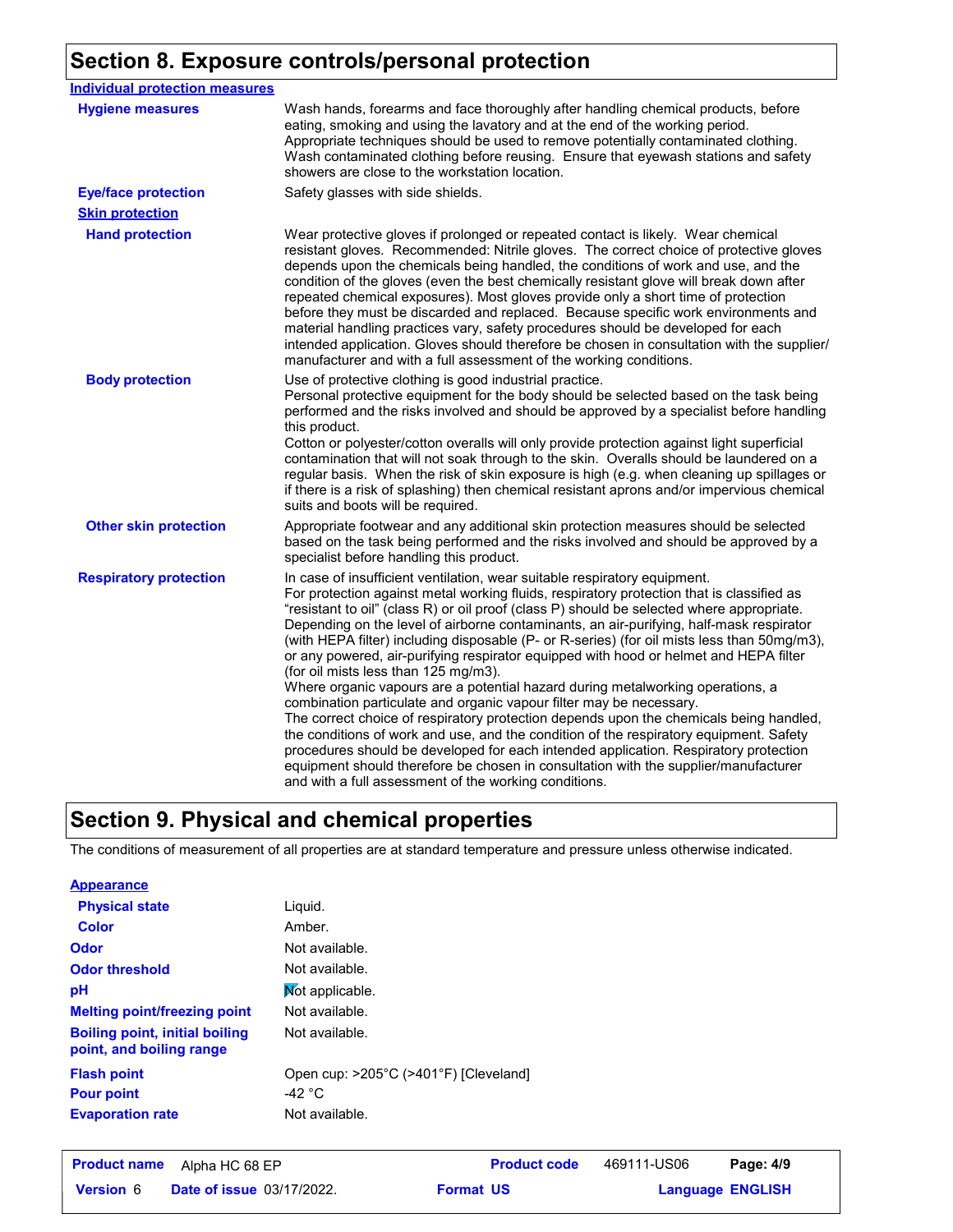## **Section 9. Physical and chemical properties**

Not available.

**Lower and upper explosion limit/flammability limit Vapor** 

**Flammability** Not applicable. Based on - Physical state

| <b>Vapor pressure</b>                             |                                                                                                                                  | Vapor Pressure at 20°C |         |                    | Vapor pressure at 50°C |     |               |
|---------------------------------------------------|----------------------------------------------------------------------------------------------------------------------------------|------------------------|---------|--------------------|------------------------|-----|---------------|
|                                                   | <b>Ingredient name</b>                                                                                                           | mm Hg                  | kPa     | <b>Method</b>      | mm<br>Hg               | kPa | <b>Method</b> |
|                                                   | Lubricating oils<br>(petroleum), C20-50,<br>hydrotreated neutral oil-<br>based                                                   | <0.08                  | < 0.011 | <b>ASTM D 5191</b> |                        |     |               |
|                                                   | Lubricating oils<br>(petroleum), C15-30,<br>hydrotreated neutral oil-<br>based                                                   | < 0.08                 | < 0.011 | <b>ASTM D 5191</b> |                        |     |               |
| <b>Relative vapor density</b>                     | Not available.                                                                                                                   |                        |         |                    |                        |     |               |
| <b>Density</b>                                    | $<$ 1000 kg/m <sup>3</sup> (<1 g/cm <sup>3</sup> ) at 15 <sup>°</sup> C                                                          |                        |         |                    |                        |     |               |
| <b>Solubility</b>                                 | insoluble in water.                                                                                                              |                        |         |                    |                        |     |               |
| <b>Partition coefficient: n-</b><br>octanol/water | Not applicable.                                                                                                                  |                        |         |                    |                        |     |               |
| <b>Auto-ignition temperature</b>                  | Not available.                                                                                                                   |                        |         |                    |                        |     |               |
| <b>Decomposition temperature</b>                  | Not available.                                                                                                                   |                        |         |                    |                        |     |               |
| <b>Viscosity</b>                                  | Kinematic: 69 mm <sup>2</sup> /s (69 cSt) at $40^{\circ}$ C<br>Kinematic: 10.6 mm <sup>2</sup> /s (10.6 cSt) at 100 $^{\circ}$ C |                        |         |                    |                        |     |               |
| <b>Particle characteristics</b>                   |                                                                                                                                  |                        |         |                    |                        |     |               |
| <b>Median particle size</b>                       | Mot applicable.                                                                                                                  |                        |         |                    |                        |     |               |

## **Section 10. Stability and reactivity**

| <b>Reactivity</b>                                   | No specific test data available for this product. Refer to Conditions to avoid and<br>Incompatible materials for additional information.                                |
|-----------------------------------------------------|-------------------------------------------------------------------------------------------------------------------------------------------------------------------------|
| <b>Chemical stability</b>                           | The product is stable.                                                                                                                                                  |
| <b>Possibility of hazardous</b><br><b>reactions</b> | Under normal conditions of storage and use, hazardous reactions will not occur.<br>Under normal conditions of storage and use, hazardous polymerization will not occur. |
| <b>Conditions to avoid</b>                          | Avoid all possible sources of ignition (spark or flame).                                                                                                                |
| <b>Incompatible materials</b>                       | Reactive or incompatible with the following materials: oxidizing materials.                                                                                             |
| <b>Hazardous decomposition</b><br><b>products</b>   | Under normal conditions of storage and use, hazardous decomposition products should<br>not be produced.                                                                 |

## **Section 11. Toxicological information**

### **Information on the likely routes of exposure Skin contact** No known significant effects or critical hazards. **Eye contact** No known significant effects or critical hazards. **Aspiration hazard Name Result** Lubricating oils (petroleum), C15-30, hydrotreated neutral oil-based ASPIRATION HAZARD - Category 1 Routes of entry anticipated: Dermal, Inhalation. **Potential acute health effects Information on toxicological effects Date of issue** 03/17/2022. **Format US Format DI Format DI FORM Product name** Alpha HC 68 EP **Product code** 469111-US06 **Page: 5/9 Language ENGLISH** 469111-US06 Page: 5/9 **Format US**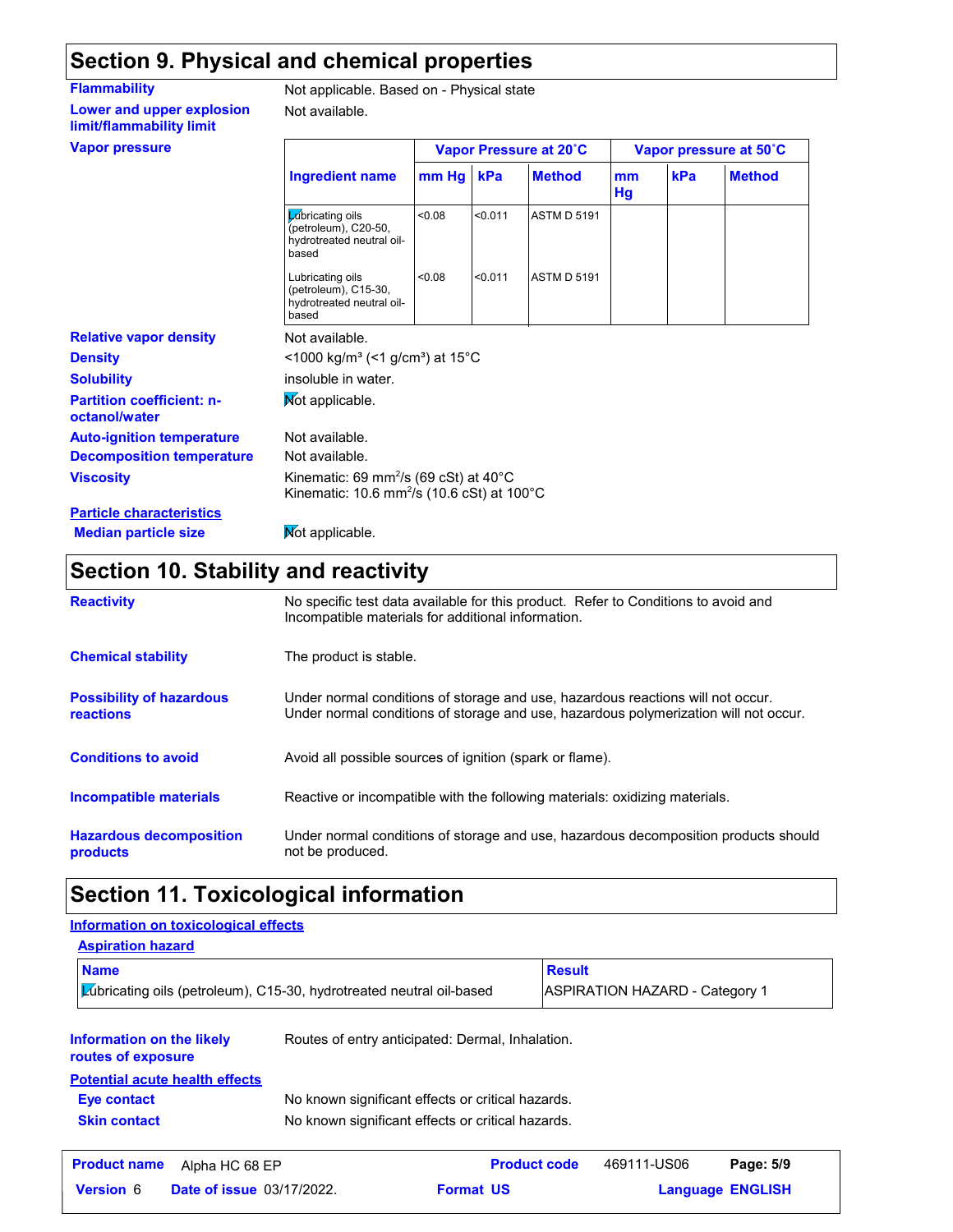|                                         | <b>Section 11. Toxicological information</b>                                                      |
|-----------------------------------------|---------------------------------------------------------------------------------------------------|
| <b>Inhalation</b>                       | Vapor inhalation under ambient conditions is not normally a problem due to low vapor<br>pressure. |
| <b>Ingestion</b>                        | No known significant effects or critical hazards.                                                 |
|                                         | <b>Symptoms related to the physical, chemical and toxicological characteristics</b>               |
| <b>Eye contact</b>                      | No specific data.                                                                                 |
| <b>Skin contact</b>                     | Adverse symptoms may include the following:<br>irritation<br>dryness<br>cracking                  |
| <b>Inhalation</b>                       | No specific data.                                                                                 |
| <b>Ingestion</b>                        | No specific data.                                                                                 |
| <b>Short term exposure</b>              | Delayed and immediate effects and also chronic effects from short and long term exposure          |
| <b>Potential immediate</b><br>effects   | Not available.                                                                                    |
| <b>Potential delayed effects</b>        | Not available.                                                                                    |
| Long term exposure                      |                                                                                                   |
| <b>Potential immediate</b><br>effects   | Not available.                                                                                    |
| <b>Potential delayed effects</b>        | Not available.                                                                                    |
| <b>Potential chronic health effects</b> |                                                                                                   |
| <b>General</b>                          | No known significant effects or critical hazards.                                                 |
| <b>Carcinogenicity</b>                  | No known significant effects or critical hazards.                                                 |
| <b>Mutagenicity</b>                     | No known significant effects or critical hazards.                                                 |
| <b>Teratogenicity</b>                   | No known significant effects or critical hazards.                                                 |
| <b>Developmental effects</b>            | No known significant effects or critical hazards.                                                 |
| <b>Fertility effects</b>                | No known significant effects or critical hazards.                                                 |
|                                         |                                                                                                   |

### **Numerical measures of toxicity** Not available. **Acute toxicity estimates**

# **Section 12. Ecological information**

### **Toxicity**

No testing has been performed by the manufacturer.

### **Persistence and degradability**

Not expected to be rapidly degradable.

### **Bioaccumulative potential**

This product is not expected to bioaccumulate through food chains in the environment.

| <b>Mobility in soil</b>                                 |                                                                      |
|---------------------------------------------------------|----------------------------------------------------------------------|
| <b>Soil/water partition</b><br><b>coefficient (Koc)</b> | Not available.                                                       |
| <b>Mobility</b>                                         | Spillages may penetrate the soil causing ground water contamination. |
| <b>Other adverse effects</b>                            | No known significant effects or critical hazards.                    |

| <b>Product name</b> | Alpha HC 68 EP                   | <b>Product code</b> | 469111-US06 | Page: 6/9               |
|---------------------|----------------------------------|---------------------|-------------|-------------------------|
| <b>Version 6</b>    | <b>Date of issue 03/17/2022.</b> | <b>Format US</b>    |             | <b>Language ENGLISH</b> |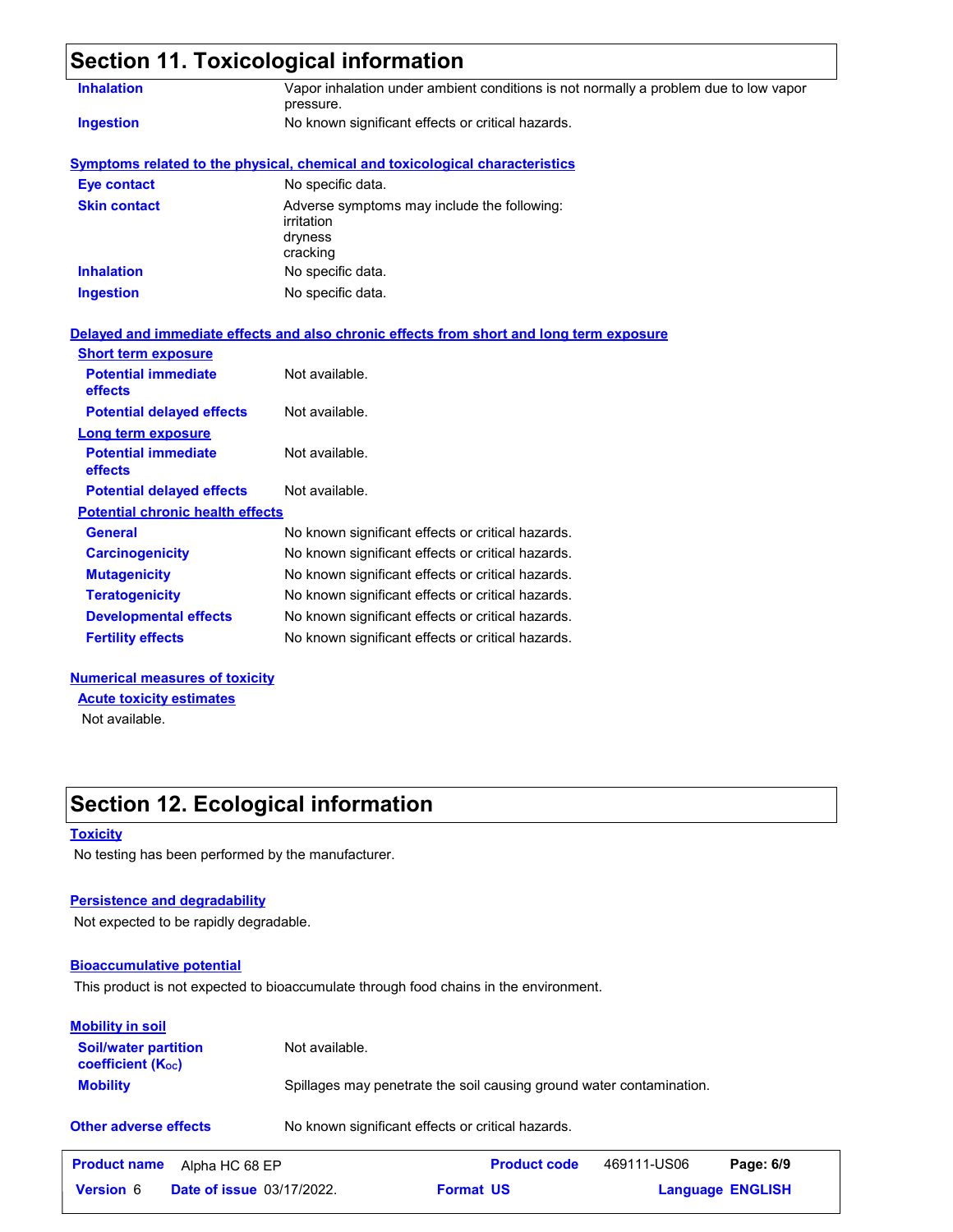## **Section 12. Ecological information**

**Other ecological information** Spills may form a film on water surfaces causing physical damage to organisms. Oxygen transfer could also be impaired.

## **Section 13. Disposal considerations**

#### **Disposal methods**

The generation of waste should be avoided or minimized wherever possible. Significant quantities of waste product residues should not be disposed of via the foul sewer but processed in a suitable effluent treatment plant. Dispose of surplus and non-recyclable products via a licensed waste disposal contractor. Disposal of this product, solutions and any by-products should at all times comply with the requirements of environmental protection and waste disposal legislation and any regional local authority requirements. Waste packaging should be recycled. Incineration or landfill should only be considered when recycling is not feasible. This material and its container must be disposed of in a safe way. Empty containers or liners may retain some product residues. Avoid dispersal of spilled material and runoff and contact with soil, waterways, drains and sewers.

## **Section 14. Transport information**

|                                         | <b>DOT Classification</b> | <b>TDG Classification</b> | <b>IMDG</b>              | <b>IATA</b>    |
|-----------------------------------------|---------------------------|---------------------------|--------------------------|----------------|
| <b>UN number</b>                        | Not regulated.            | Not regulated.            | Not regulated.           | Not regulated. |
| <b>UN proper</b><br>shipping name       |                           |                           |                          |                |
| <b>Transport</b><br>hazard class(es)    |                           |                           | $\overline{\phantom{0}}$ |                |
| <b>Packing group</b>                    | $\overline{a}$            | $\overline{\phantom{0}}$  | $\blacksquare$           |                |
| <b>Environmental</b><br><b>hazards</b>  | No.                       | No.                       | No.                      | No.            |
| <b>Additional</b><br><b>information</b> |                           |                           |                          |                |

**Special precautions for user** Not available.

**Transport in bulk according to IMO instruments** Not available.

## **Section 15. Regulatory information**

**U.S. Federal regulations**

**United States inventory** All components are active or exempted.

**SARA 302/304 (TSCA 8b)**

**Composition/information on ingredients**

No products were found.

### **SARA 311/312**

| <b>Classification</b>                            | Not applicable.                                                                              |
|--------------------------------------------------|----------------------------------------------------------------------------------------------|
| <b>SARA 313</b>                                  |                                                                                              |
| <b>Form R - Reporting</b><br><b>requirements</b> | This product does not contain any hazardous ingredients at or above regulated<br>thresholds. |
| <b>Supplier notification</b>                     | This product does not contain any hazardous ingredients at or above regulated<br>thresholds. |

### **State regulations**

| <b>Product name</b> | Alpha HC 68 EP                   | <b>Product code</b> | 469111-US06 | Page: 7/9               |
|---------------------|----------------------------------|---------------------|-------------|-------------------------|
| <b>Version</b> 6    | <b>Date of issue 03/17/2022.</b> | <b>Format US</b>    |             | <b>Language ENGLISH</b> |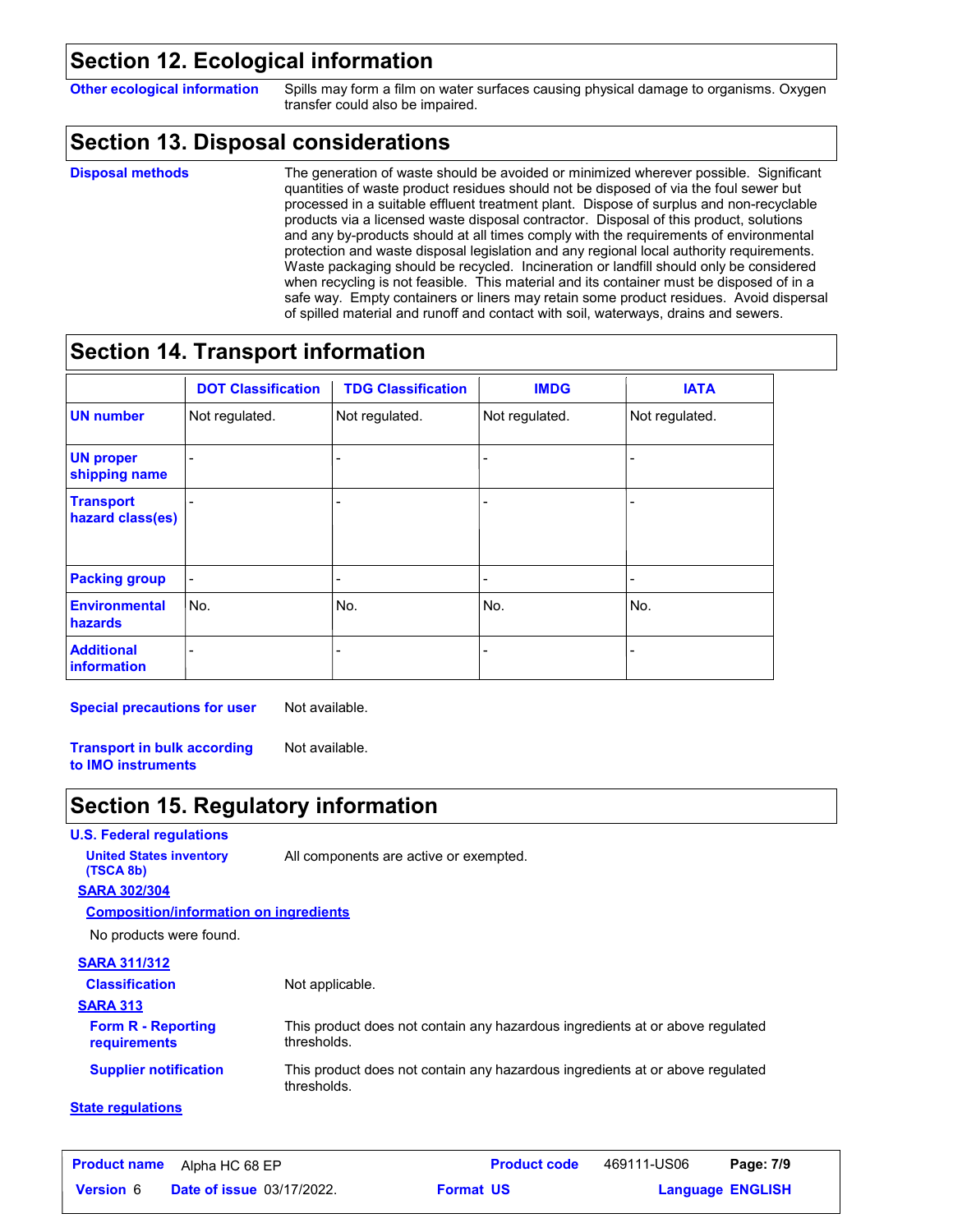## **Section 15. Regulatory information**

| <b>Massachusetts</b> | The following components are listed: OIL MIST, MINERAL; OIL MIST, MINERAL |
|----------------------|---------------------------------------------------------------------------|
| <b>New Jersey</b>    | The following components are listed: MINERAL OIL (UNTREATED and MILDLY    |
|                      | TREATED)                                                                  |

**Pennsylvania** None of the components are listed.

### **California Prop. 65**

**WARNING**: This product can expose you to chemicals including Methyl isobutyl ketone and Ethylene oxide, which are known to the State of California to cause cancer and birth defects or other reproductive harm. This product can expose you to chemicals including Ethyl acrylate, Ethyl acrylate, 1,4-Dioxane and Propylene oxide, which are known to the State of California to cause cancer. For more information go to www.P65Warnings.ca.gov.

### **Other regulations**

| <b>Australia inventory (AIIC)</b>                                                              | All components are listed or exempted.                                                                                    |
|------------------------------------------------------------------------------------------------|---------------------------------------------------------------------------------------------------------------------------|
| <b>Canada inventory</b>                                                                        | All components are listed or exempted.                                                                                    |
| <b>China inventory (IECSC)</b>                                                                 | All components are listed or exempted.                                                                                    |
| <b>Japan inventory (CSCL)</b><br><b>Korea inventory (KECI)</b><br><b>Philippines inventory</b> | All components are listed or exempted.<br>All components are listed or exempted.<br>At least one component is not listed. |
| (PICCS)                                                                                        |                                                                                                                           |
| <b>Taiwan Chemical</b><br><b>Substances Inventory</b><br>(TCSI)                                | Not determined.                                                                                                           |
| <b>REACH Status</b>                                                                            | For the REACH status of this product please                                                                               |

**REACH STATUS** Four company contact, as identified in Section 1.

## **Section 16. Other information**

### **National Fire Protection Association (U.S.A.)**

0 **Instability/Reactivity** 1 **Flammability**  $1 \times 0$ **Health Special**

| <b>History</b>                    |                                                                                                                                                                                                                                                                                                                                                                                                                                                                                                                                                                                                                                                                                                                                                                                                                                                                                                                                                                                                                                                                                                                                                                                                                                                                                                  |
|-----------------------------------|--------------------------------------------------------------------------------------------------------------------------------------------------------------------------------------------------------------------------------------------------------------------------------------------------------------------------------------------------------------------------------------------------------------------------------------------------------------------------------------------------------------------------------------------------------------------------------------------------------------------------------------------------------------------------------------------------------------------------------------------------------------------------------------------------------------------------------------------------------------------------------------------------------------------------------------------------------------------------------------------------------------------------------------------------------------------------------------------------------------------------------------------------------------------------------------------------------------------------------------------------------------------------------------------------|
| Date of issue/Date of<br>revision | 03/17/2022.                                                                                                                                                                                                                                                                                                                                                                                                                                                                                                                                                                                                                                                                                                                                                                                                                                                                                                                                                                                                                                                                                                                                                                                                                                                                                      |
| Date of previous issue            | 04/21/2020.                                                                                                                                                                                                                                                                                                                                                                                                                                                                                                                                                                                                                                                                                                                                                                                                                                                                                                                                                                                                                                                                                                                                                                                                                                                                                      |
| <b>Prepared by</b>                | <b>Product Stewardship</b>                                                                                                                                                                                                                                                                                                                                                                                                                                                                                                                                                                                                                                                                                                                                                                                                                                                                                                                                                                                                                                                                                                                                                                                                                                                                       |
| <b>Key to abbreviations</b>       | ACGIH = American Conference of Industrial Hygienists<br>ATE = Acute Toxicity Estimate<br><b>BCF</b> = Bioconcentration Factor<br>CAS Number = Chemical Abstracts Service Registry Number<br>GHS = Globally Harmonized System of Classification and Labelling of Chemicals<br>IATA = International Air Transport Association<br>IBC = Intermediate Bulk Container<br><b>IMDG = International Maritime Dangerous Goods</b><br>LogPow = logarithm of the octanol/water partition coefficient<br>MARPOL = International Convention for the Prevention of Pollution From Ships, 1973 as<br>modified by the Protocol of 1978. ("Marpol" = marine pollution)<br>OEL = Occupational Exposure Limit<br>SDS = Safety Data Sheet<br>STEL = Short term exposure limit<br>TWA = Time weighted average<br>$UN = United Nations$<br>UN Number = United Nations Number, a four digit number assigned by the United<br>Nations Committee of Experts on the Transport of Dangerous Goods.<br>Varies = may contain one or more of the following 64741-88-4, 64741-89-5, 64741-95-3,<br>64741-96-4, 64742-01-4, 64742-44-5, 64742-45-6, 64742-52-5, 64742-53-6, 64742-54-7,<br>64742-55-8, 64742-56-9, 64742-57-0, 64742-58-1, 64742-62-7, 64742-63-8, 64742-65-0,<br>64742-70-7, 72623-85-9, 72623-86-0, 72623-87-1 |

**Indicates information that has changed from previously issued version.**

| <b>Product name</b> | Alpha HC 68 EP                   |                  | <b>Product code</b> | 469111-US06             | Page: 8/9 |
|---------------------|----------------------------------|------------------|---------------------|-------------------------|-----------|
| <b>Version 6</b>    | <b>Date of issue 03/17/2022.</b> | <b>Format US</b> |                     | <b>Language ENGLISH</b> |           |